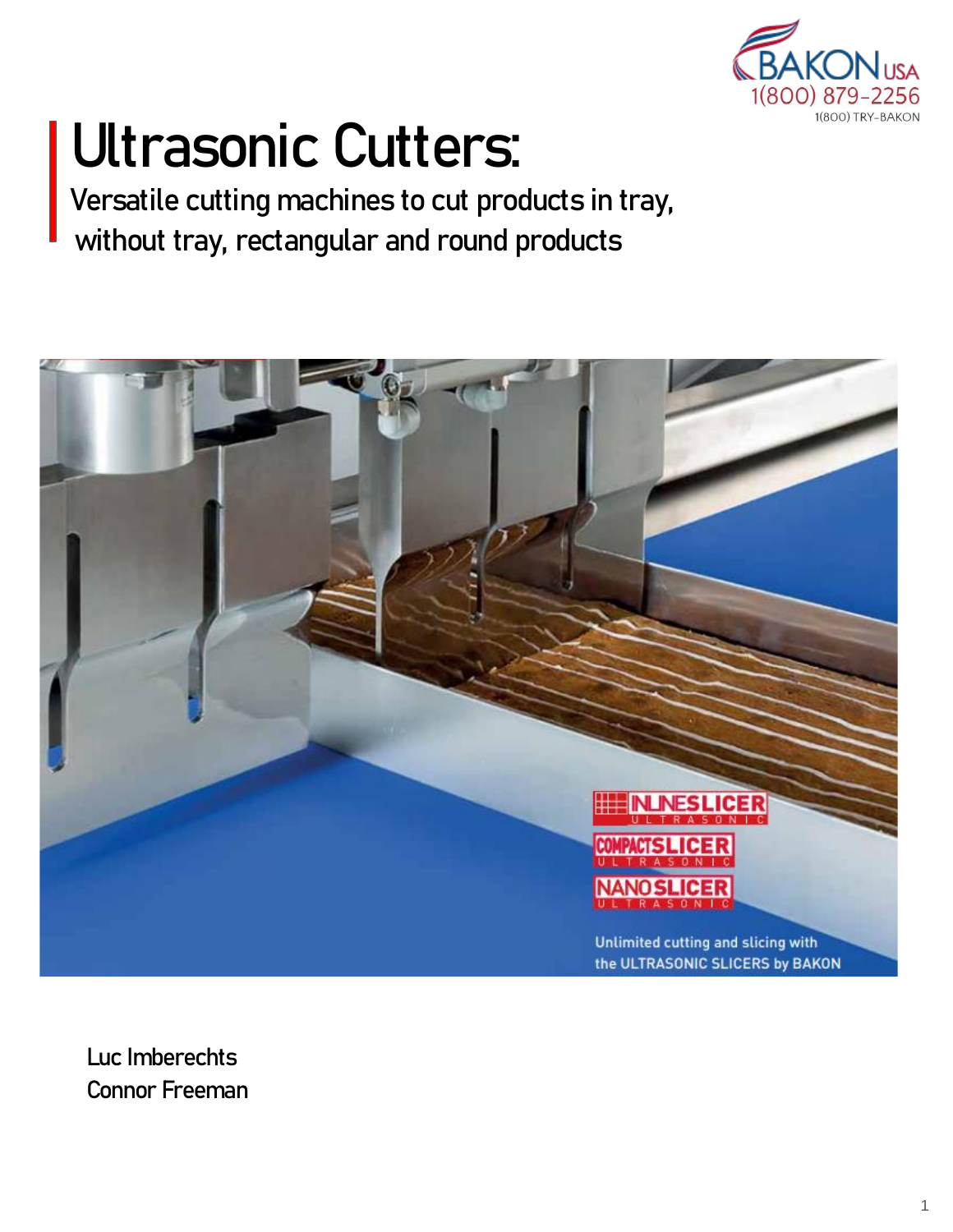

## **Background**

**The BAKON Ultrasonic cutting machines are used in many sectors (e.g. bakery, confectionery, butchery, cheese industry and catering), creating beautifully shaped products while generating less cutting waste, safe cleaning and more profit. Unlike other cutting machines, the ultrasonic cutters feature a boosted transducer that drives the vibration of the titanium blade to a frequency of 19KHz. This ultrasonic vibration results in clean, smear free cuts that easily separate, unlike typical manual cutters. The ultrasonic cutter's fast and dynamic cutting bridges are capable of one cut per second which make it an even faster cutting solution than waterjet tools. Being designed and manufactured for hotels, caterers, small/mid-size confectioneries, and production lines, the ultrasonic cutting machines are very adaptable to products ranging from 'one-bite' to family size portions. This ultrasonic cutting machine is available in the Nano, Compact, and Inline versions.**



### **Highlights:**

- **Programming is done using the touch screen (LCD). Different parameters like numbers of portions, cutting speed, size trim edge, etc. can easily be set or changed.**
- **Equipped with an internet modem for online support.**
- **Possible to cut products in or out of the baking trays, blisters and cartons.**
- **Perfect for round and rectangular products; both fresh and soft frozen.**
- **Customized Titanium cutting blades available**
- **Fast and precise because of unique servo technology.**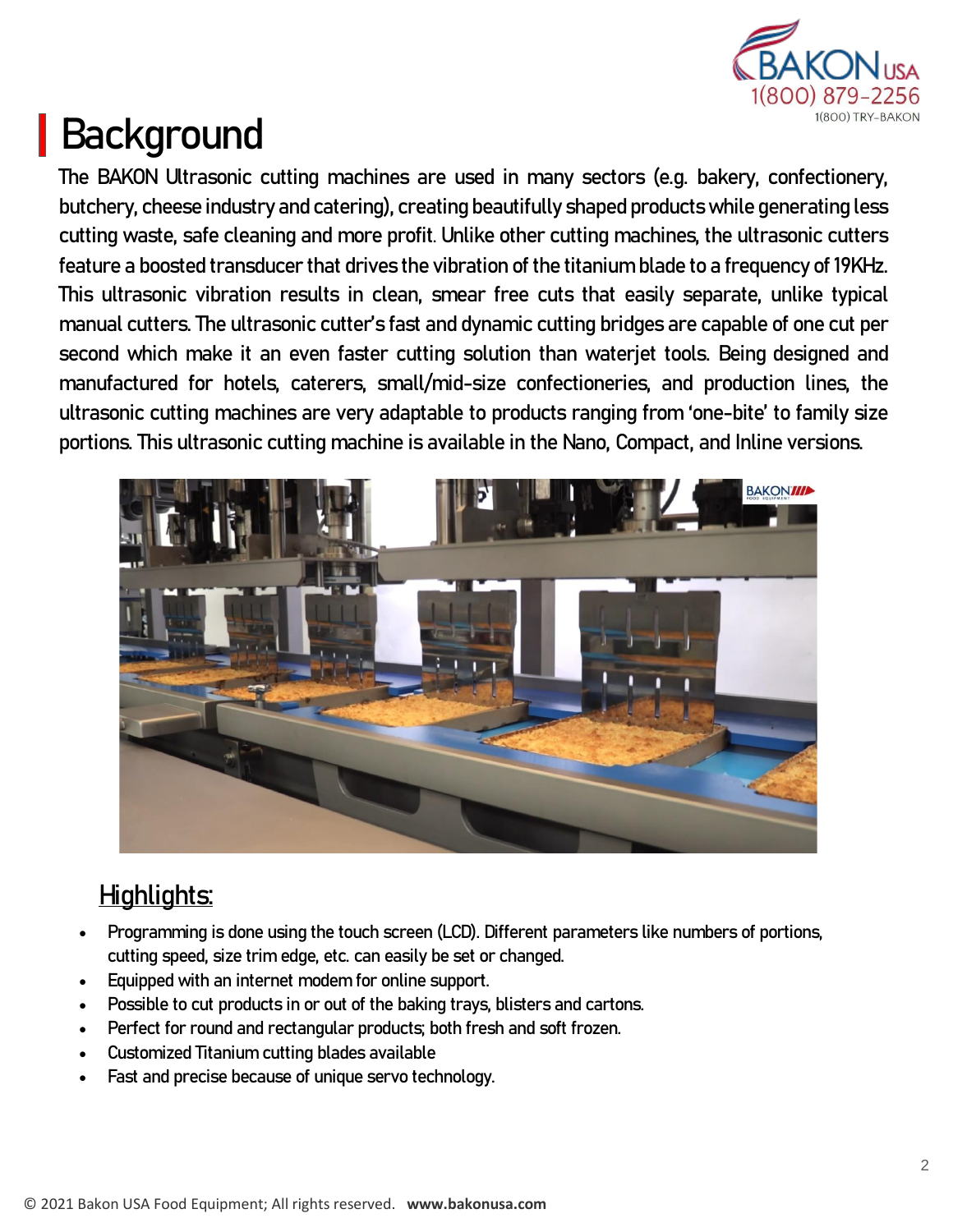

## **Technical Specifications**

**Our ultrasonic cutting machines offer a wide range of different types of portioning and various effects to distinctively present your products. The different ultrasonic cutting lines can perform a variety of cuts and tackle many different types of products with different shapes and temperatures.** 

### **Product Capacity and fixturing:**

**Blade selection and programming depends on the type of tray the product is placed in. The ultrasonic cutting machines can be adapted to products in and out of trays with different programming. Products in rectangular trays with raised edges will require cutting programs that fall short of or trim the edge in order to protect the titanium blade. However, products that have no trays or that are placed in flat cardboard trays can be cut across the whole product. Once products are manually or automatically placed on the cutting plate, the machine is activated by pressing the start button and the products are shifted into cutting position. Machines equipped with multiple bridges can cut multiple products at once, speeding up production.**





### **Cutting:**

**The length and height of the ultrasonic titanium blade can vary depending on the trays or products to be cut.** 

**Half Wave Blade: Cuts Products up to 60mm Full Wave Blade: Cuts Products up to 120mm Custom Blade: Cuts products higher than 120mm depending on need**

**The precise slicing is accomplished by moving the cutting table in a servo driven x-y movement underneath the ultrasonic cutting knife which is mounted on a fixed bridge with an up and down movement. The servo controlled x-y movement makes it possible to bring the products on the cutting table in every desired slicing position and allows the cutting of various sized portions. Because the cutting blade is equipped with a servo drive rotation movement, it is possible to cut rectangular products into triangles and diamond shaped forms and round products into portions. The ultrasonic titanium blade can cut through fresh or even soft frozen products.**